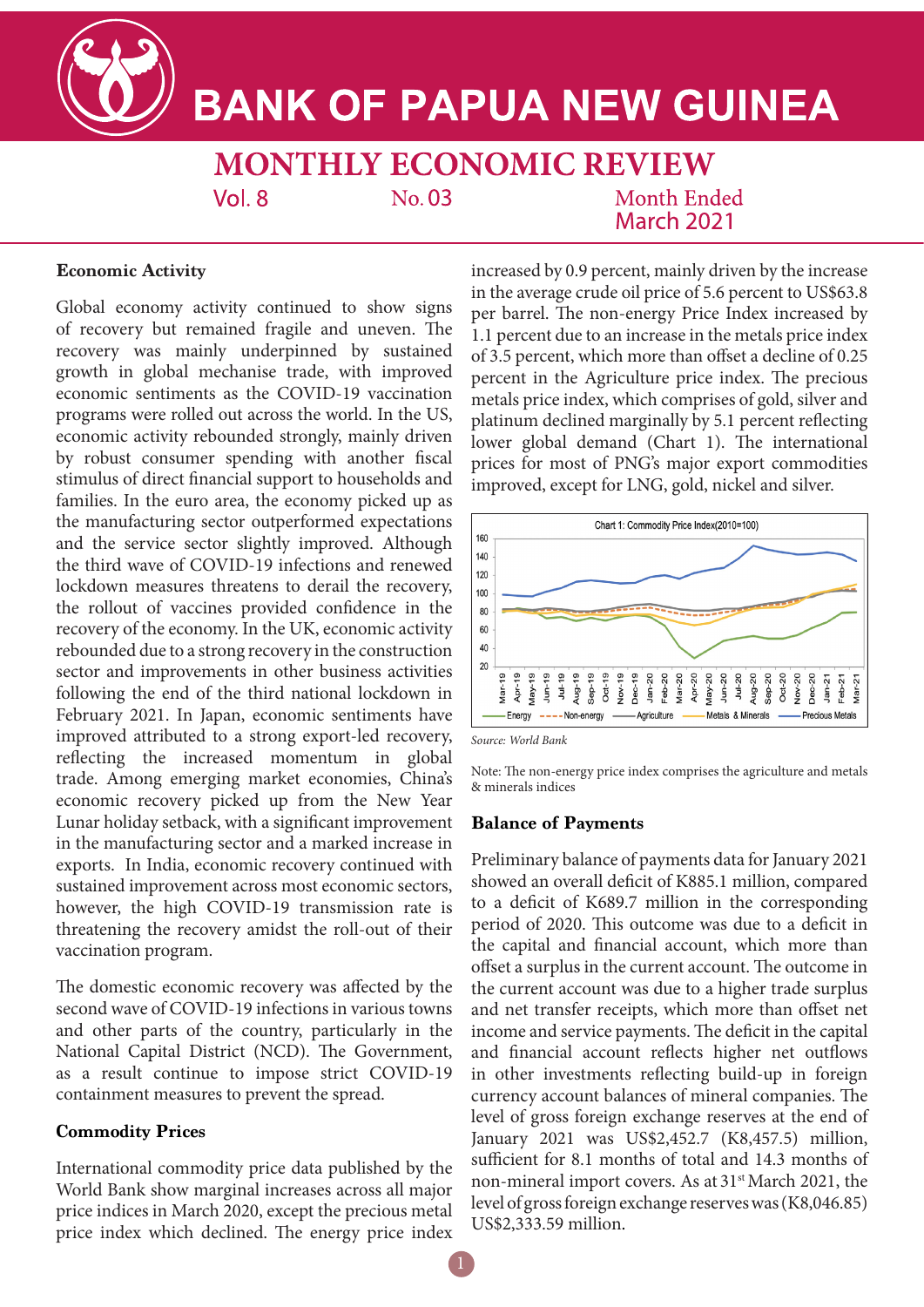#### **Exchange Rate**

The average monthly kina exchange rate was stable against the US dollar (USD) at US\$0.2850 and appreciated by 0.85 percent against the Australian dollar (AUD) to A\$0.3700 as at  $31<sup>st</sup>$  March 2021, compared to the previous month. The appreciation of the kina against the AUD reflected cross-currency movements as the AUD depreciated against the USD. The average monthly Trade Weighted Index (TWI) also increased by 1.27 percent to 26.95, compared to the previous month. This mainly reflected the appreciation of kina against the AUD.



Source: Bank of PNG

#### **Inflation**

The annual headline inflation was 4.7 percent in the March quarter of 2021, compared to 5.1 percent in the December quarter of 2020. All expenditure groups recorded increases except the 'Household Equipment' and 'Miscellaneous' expenditure groups, which declined. The largest increase was in the 'Health' expenditure group with 26.7 percent, followed by 'Education with 20.2 percent, 'Restaurants and Hotel' with 7.4 percent, 'Transport' with 7.3 percent, 'Recreation' with 5.2 percent, 'Clothing and Footwear' with 3.4 percent, 'Food and Non-Alcoholic Beverages' with 1.7 percent, 'Communication' with 0.5 percent and 'Housing' with 0.3 percent. For the annual underlying measures of inflation, exclusion based inflation increased by 4.5 percent and the trimmed mean inflation increased by 2.4 percent.



#### *Source: Bank of PNG*

#### **Domestic Interest Rates & Monetary Aggregates**

Over the month to week-ending 26<sup>th</sup> March 2021, the Central Bank Bill (CBB) rates for the 28-day and 63 day terms were unchanged at 1.33 percent and 2.04 percent, respectively, while the 91-day term declined to 2.02 percent from 2.04 percent. The overall CBB auctions were mostly oversubscribed. Over the same period, the Treasury Bill rates for the 273-day and 364-day terms remain unchanged at 6.04 percent and 7.20 percent, respectively, whilst the 182-day term rate declined to 4.39 percent from 4.40 percent. Overall Treasury bill auctions were mostly undersubscribed. The other terms for both CBBs and T-bills were either not offered or no bids were received in the auctions during the period. Over the month to week-ending  $26<sup>th</sup>$ of March 2021, the weighted average interest rates on wholesale deposits (K500,000 and above) increase at the lower end of the maturity structure, while declining on the upper end. The rates for the 30-day and 60-day terms increased to 0.92 percent and 2.00 percent, from 1.87 percent and 0.41 percent, respectively. The 90 day, 180-day, 270-day and 365-day term rates declined to 0.68 percent, 0.53 percent, 0.60 percent and 2.30 percent, from 1.87 percent, 1.22 percent, 1.21 percent and 2.96 percent, respectively (Chart 4).



*Source: Bank of PNG*

Commercial bank lending to public non-financial corporations, other financial corporations and other resident sectors declined by K115.9 million to K13,422.3 million from end December 2020 to the 26th March 2021. The decline reflected repayments by the manufacturing, wholesale, construction, service and telecommunication sectors. Over the year, the weekly average lending by the commercial banks decreased by 3.49 percent to K13,419.2 million. Deposit level increased by K730 million to K22,896.6 million from end December 2020 to the  $26<sup>th</sup>$  March 2021, reflecting the increase in Government's spending and funding for Government institutions with increased deposits with the commercial banks. These also reflected funding for both Provincial and District Service Improvement Programs. Over the year, the weekly average deposits increased by 10.28 percent to K22,298.9 million.